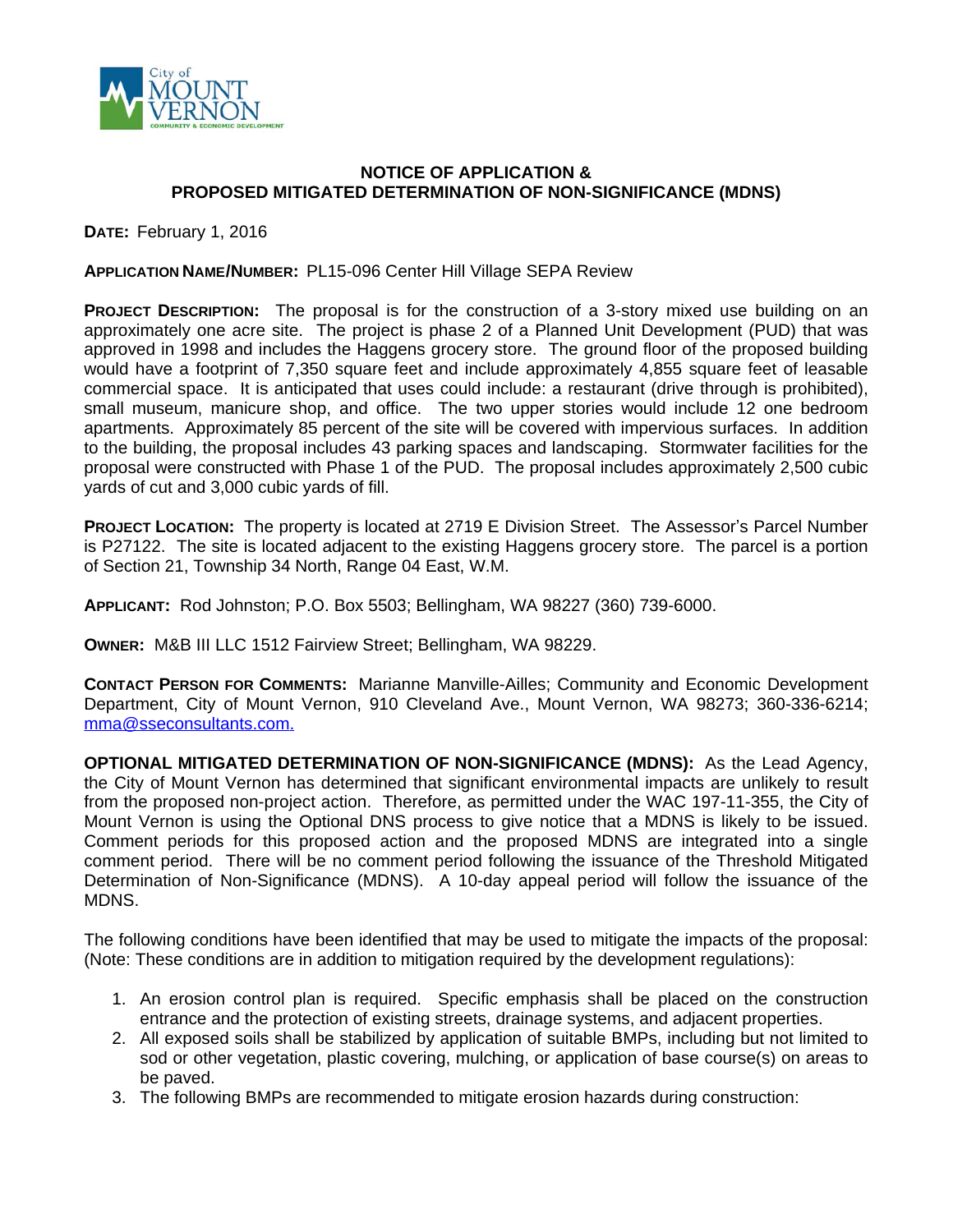- a. Schedule or phase construction activity to reduce earthwork activity during winter months.
- b. Develop a well-conceived site plan that includes ground-cover measures, access roads, and staging areas to reduce the amount of exposed ground during the winter months.
- c. Install temporary erosion and sediment control (TESC) measures soon after ground clearing.
- d. Stabilize work areas during wet months and large storm events.
- e. Revegetate all disturbed areas as soon as possible.
- f. Control surface runoff and discharge during and following development.
- g. Store soils to be reused around the site using measures to reduce erosion, such as covering stockpiles with plastic sheeting, using stockpiles in flat areas, and using silt fences around stockpile perimeters.
- h. Conduct erosion control inspections and turbidity monitoring in accordance with DOE requirements.
- 4. Construction BMPs such as use of silt fencing, application of seeding or mulching for soil stabilization, or other techniques will be implemented as necessary.
- 5. Construction fencing shall be placed along the entire property line abutting the wetland buffer. The fencing shall be placed prior to any site disturbance and shall remain in place until all construction activities are completed and landscaping is installed.
- 6. A landscape plan is required.
- 7. Lighting shall be directed downward and away from adjacent properties to minimize light pollution.
- 8. The parking areas of the commercial uses will be landscaped and bermed to prevent headlights from shining on adjacent properties.
- 9. Henley Street will be completed to its full width.
- 10. Commercial uses shall be limited to those permitted by the Mount Vernon Zoning Code in the C-4 zone with further limitation that no drive-through or gasoline stations shall be permitted.
- 11. The location and design of the structure shall encourage convenient pedestrian access through the site to the Haggen store and to the on-site pedestrian system. This can be achieved by the widened sidewalk shown on the attached site plan.
- 12. Any person engaged in ground disturbing activity who encounters or discovers historical and/or archeological materials in or on the ground shall:
	- a. Immediately cease any activity which may cause further disturbance;
	- b. Make a reasonable effort to protect the area from further disturbance; and
	- c. Report the presence and location of the material to the proper authorities in the most expeditious manner possible.

Comments on this Notice of Application and Proposed Mitigated Determination of Non-Significance must be submitted, in writing, no later than **4:30 PM February 18, 2016.** Comments should be as specific as possible. Any person may comment on the application and request a copy of the decision once it is made. Questions about this proposal, requests for additional notification by mail and/or appeal procedures should be directed to the contact person listed herein. Any person who submits written comments will automatically become a 'party of record' and will be notified of any decision made regarding this proposal. The application and supporting documentation are available for review at the Community & Economic Development Department located at City Hall. Copies will be provided upon request at the cost of reproduction.

| ISSUED:    | February 1, 2016 |
|------------|------------------|
| PUBLISHED: | February 4, 2016 |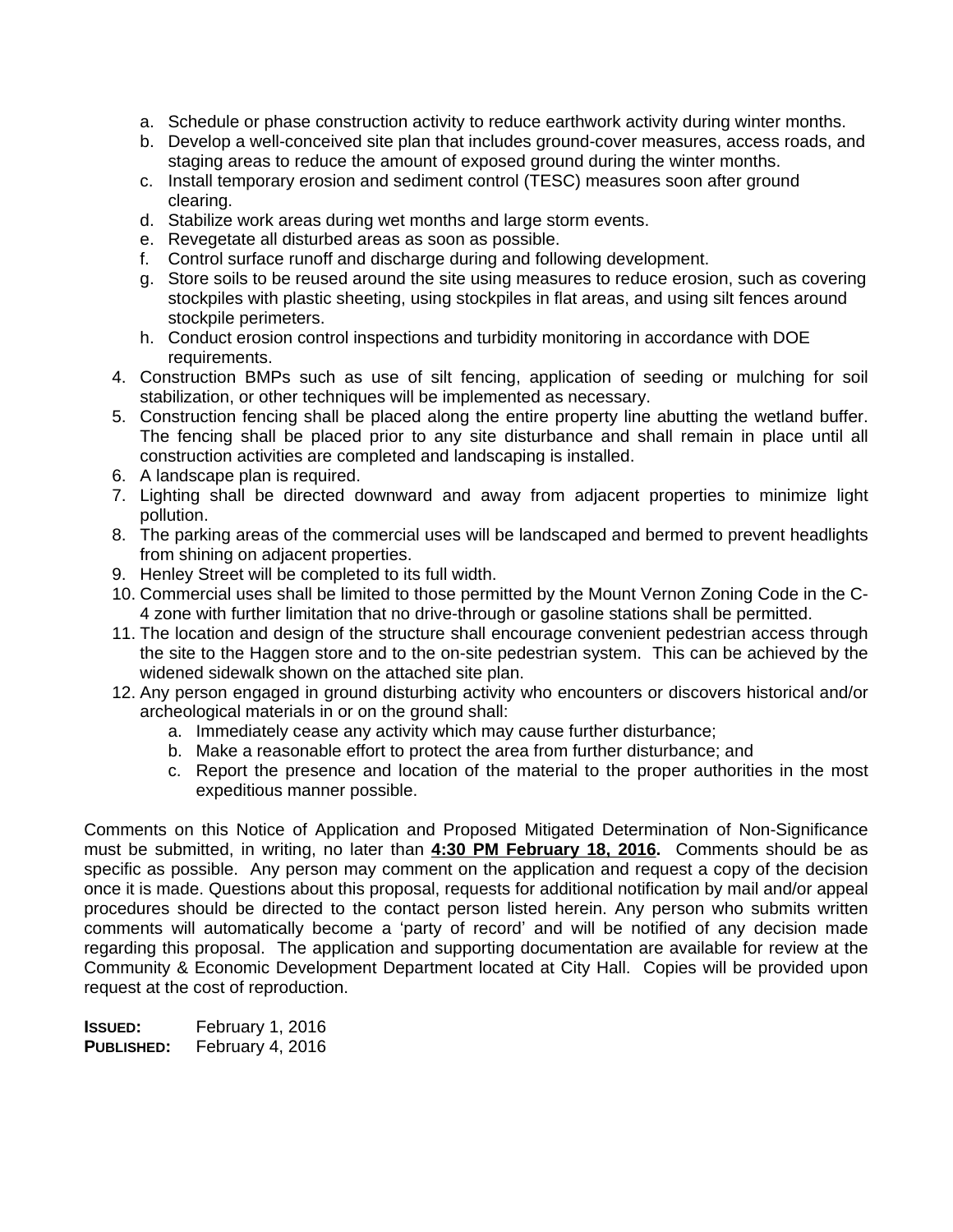